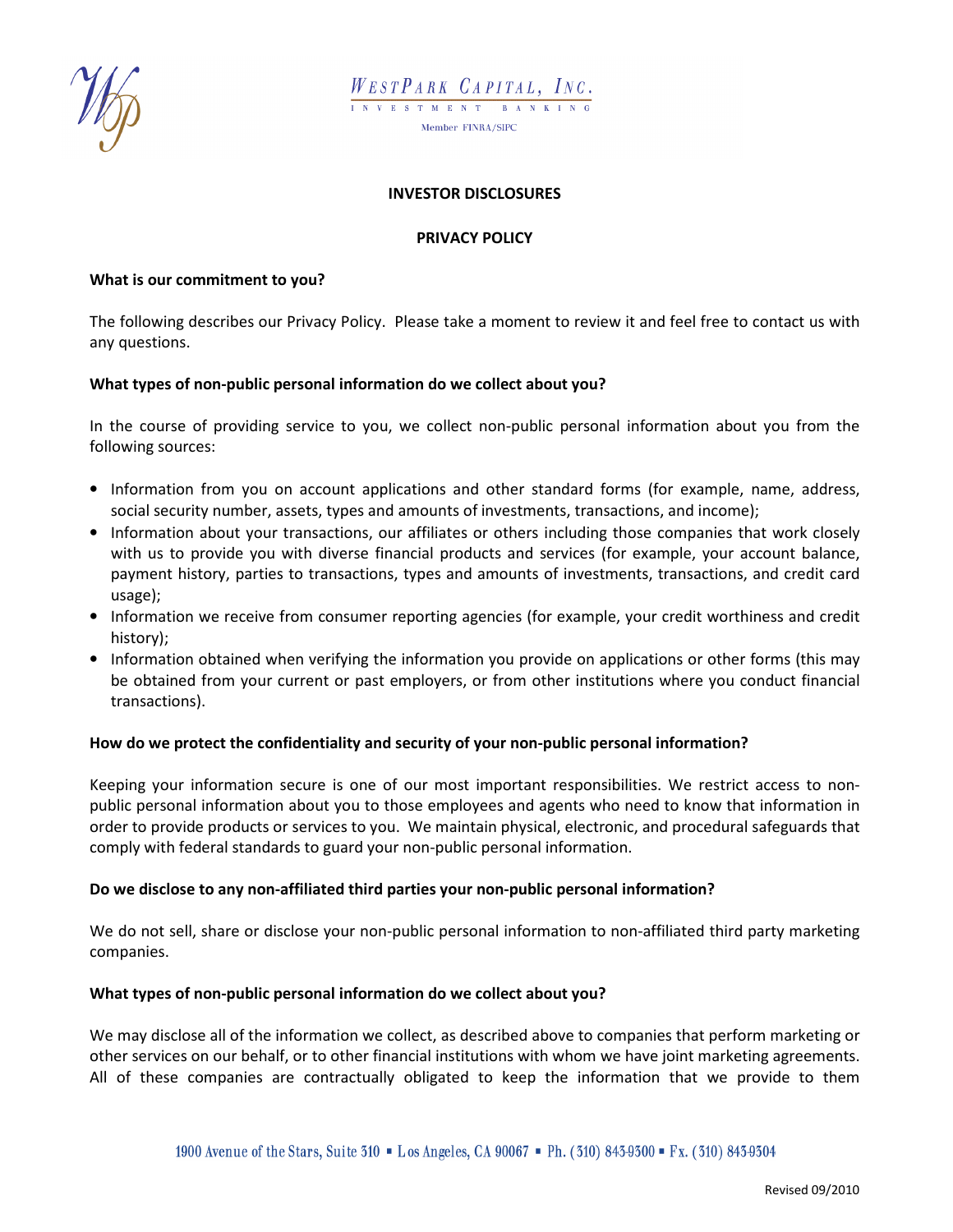confidential and use the information only for the services required and as allowed by applicable law or regulation, and are not permitted to share or use the information for any other purpose.

We may also disclose non-public personal information about you under circumstances as permitted or required by law. These disclosures typically include information to process transactions on your behalf, to conduct our operations, to follow your instructions as you authorize, or to protect the security of our financial records.

## Do we disclose within our family of affiliated companies your non-public personal information?

In the course of providing services to you, we are permitted by law to share within our family of affiliated companies, information about our transactions or experiences with you (such as account balance or payment history).

### What is our policy relating to former customers?

If you decide to close your account(s) or become an inactive customer, we will adhere to the privacy policies and practices as described in this notice.

We reserve the right to change this policy at any time and you will be notified if any changes occur.

If you have any questions after reading this Privacy Policy, please contact us in writing to Privacy Officer, WestPark Capital, Inc., 1900 Avenue of the Stars, Suite 310, Los Angeles, CA 90067.

This Privacy Policy applies to consumers who are customers or former customers of WestPark Capital, Inc. and its affiliated companies in the United States. Our affiliated companies include WestPark Capital, Inc., a California Registered Investment Adviser, and WestPark Insurance Services, Inc.

### BUSINESS CONTINUITY PLAN SUMMARY

WestPark Capital Inc.'s policy is to respond to a Significant Business Disruption (SBD) by safeguarding our property and the lives of our employees, by making the appropriate assessments to ensure that we can complete the following:

- Resume operations,
- Protect all of WestPark Capital's books and records,
- Allow our customers to continue to conduct business, and
- Allow customers prompt access to fund and securities.

## Significant Business Disruptions (SBDs)

Our plan anticipates internal and external disruptions. Internal disruptions affect only our ability to communicate and conduct business, such as a power outage or fire. External disruptions prevent the operation of the securities markets or a number of many firms, such as an earthquake, terrorist attack or widespread disruption. Our response to an external disruption relies more heavily on other organizations and systems especially including our clearing firm.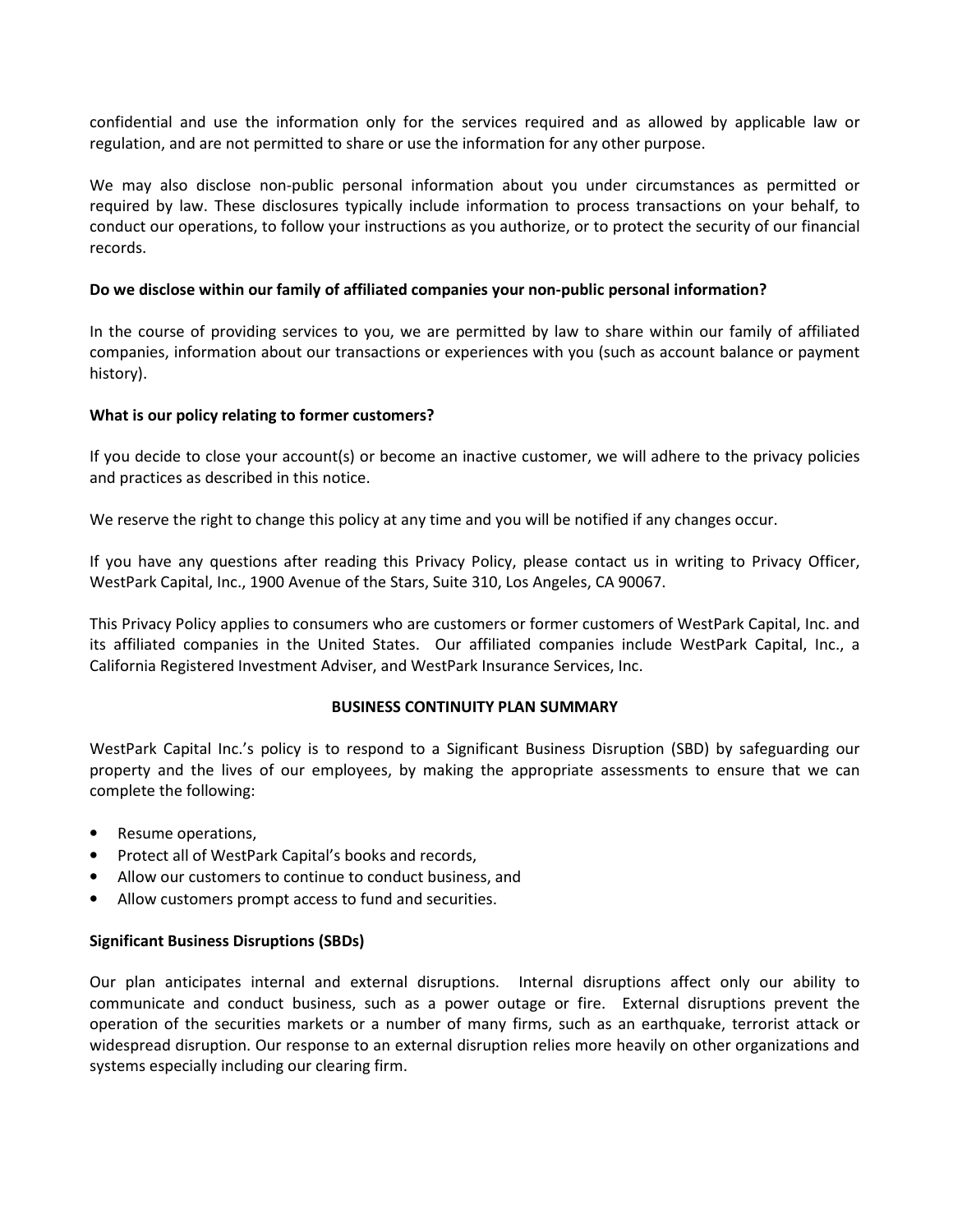Our clearing firm is Legent Clearing, LLC, 9300 Underwood Avenue, Suite 400, Omaha, NE 68114-2685. Telephone: (402) 384-6100 or (800) 811-3487.

### Office Locations

Our Offices of Supervisory Jurisdiction are located in Los Angeles, California and Boca Raton, Florida.

Corporate Headquarters – Los Angeles, CA

Our Los Angeles office is located at 1900 Avenue of the Stars, Suite 310, Los Angeles, CA 90067. Our main telephone number is (310) 843-9300. Our employees may travel to this office by means of foot, car, train, bus, and plane. We engage in order taking and entry at this location.

### Boca Raton, Florida

Our Boca Raton, Florida office is located at 225 N.E. Mizner Blvd., Suite 750, Boca Raton, FL 33432. Its main telephone number is (561) 427-2424. Our employees may travel to this office by means of foot, car, train, bus, boat, and plane. We engage in order taking and entry at this location.

### Customers' Access to Funds and Securities

The Firm does not maintain custody of customers' funds or securities. Customer funds and securities are carried by our clearing firm, Legent Clearing, LLC. In the event of an internal or external SBD, if telephone service is available, our registered persons will take customer orders or instructions and contact our clearing firm on their behalf, and if our Web access is available, we will post on our website notification so customers may access their funds and securities by contacting Ray Maratea, Co-President, Legent Clearing at (402) 384- 6100 or (800) 811-3487.

## Data Back-Up and Recovery (Hard Copy and Electronic)

The Firm maintains its primary hard copy books and records and its electronic records at our Corporate Office in Los Angeles, California. A Designated Principal is responsible for the maintenance of these books and records. Hard copies of books and records and electronic records are also maintained at our clearing firm.

The Firm's computer server, hard copy books and records and other electronic records are backed up daily and retained off-site in a secure location. In addition, we have engaged the services of an independent technology firm that automatically backs up our records daily.

In the event of an internal or external SBD that causes the loss of our paper records, we can and will physically recover them from our back-up site at Legent Clearing, LLC. If our primary site is inoperable, we will continue operations from our back-up site or an alternate location. For the loss of electronic records, we will either physically recover the storage media or electronically recover data from our back-up site, or, if our primary site is inoperable, continue operations from our back-up site or an alternate location.

## Order Taking

Currently, the Firm receives orders from customers via telephone as well as in-person visits. During an SBD, either internal or external, we will accept transaction orders from our customers through telephone, fax, e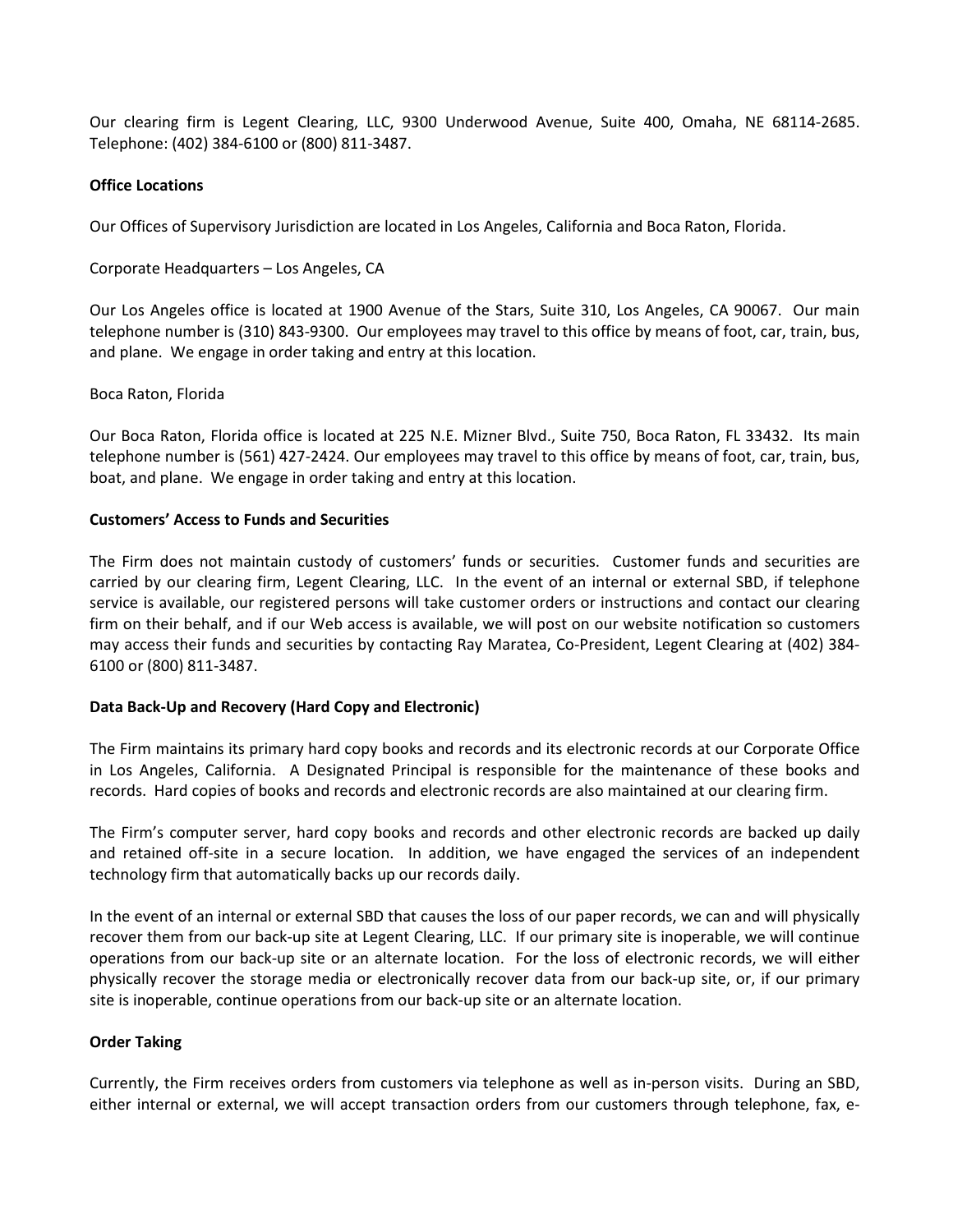mail, or through our clearing firm at (800) 811-3487 or (866) 774-0218 or (402)384-6100. As communications permit, we will notify our customers when communications vehicles become available regarding what alternatives are available to them to transmit orders to us. Our initial method of communication to our customers will be via telephone, if available.

# Other Services Currently Provided to Customers

In addition to those services listed above, we also receive requests for account journals of securities, monies and stock certificates, stock certificates received and mailed out, change of address, and overall customer service. In the event of an internal SBD, we request all customers to contact Legent Clearing, LLC directly at (402) 384-6100 or (800) 811-3487. In the event of an external SBD, we would document all requests and forward to our clearing firm via the best available means. If none are available, we will notify customers of the delay, then forward to our clearing firm as soon as possible.

## INVESTOR EDUCATION AND PROTECTION

Under the Public Disclosure Program, the FINRA provides certain information regarding the disciplinary history of FINRA members and their associated persons in response to written inquiries, electronic inquiries or telephone inquiries via FINRA Regulation's toll free telephone number (800) 289-9999. Additional information, including a brochure describing the Public Disclosure Program, may be obtained from the FINRA Regulation Website at www.finra.org.

## INVESTOR COMPLAINT REGISTRATION

Pursuant to NASD (FINRA) Rule 3010, investors may contact the Firm directly for any matter, including the filing of a complaint by contacting the office of the Chief Compliance Officer, 1900 Avenue of the Stars, Suite 310, Los Angeles, CA 90067, or via telephone at (310) 843-9300.

## IDENTITY THEFT PREVENTION PLAN (ITPP)

The Firm maintains an Identity Theft Prevention Plan ("ITPP") that is intended to protect our clients and their accounts from identity theft and to comply with the FTC's Red Flags Rule. The ITPP addresses identification of relevant identity theft Red Flags for our Firm, detecting those Red Flags, responding appropriately to any that are detected to prevent and mitigate identity theft, and updating our ITPP periodically to reflect changes in risks.

To identify relevant identity theft Red Flags, our Firm assessed these risk factors:

- the types of covered accounts introduced to our clearing firm,
- the methods provided to open or access these accounts, and
- our clearing firm's previous experience with identity theft.

Our Firm also considered the sources of Red Flags, including identity theft incidents our clearing firm has experienced and how they changed identity theft techniques as they became aware of new risks, and applicable supervisory guidance of both our Firm and our clearing firm.